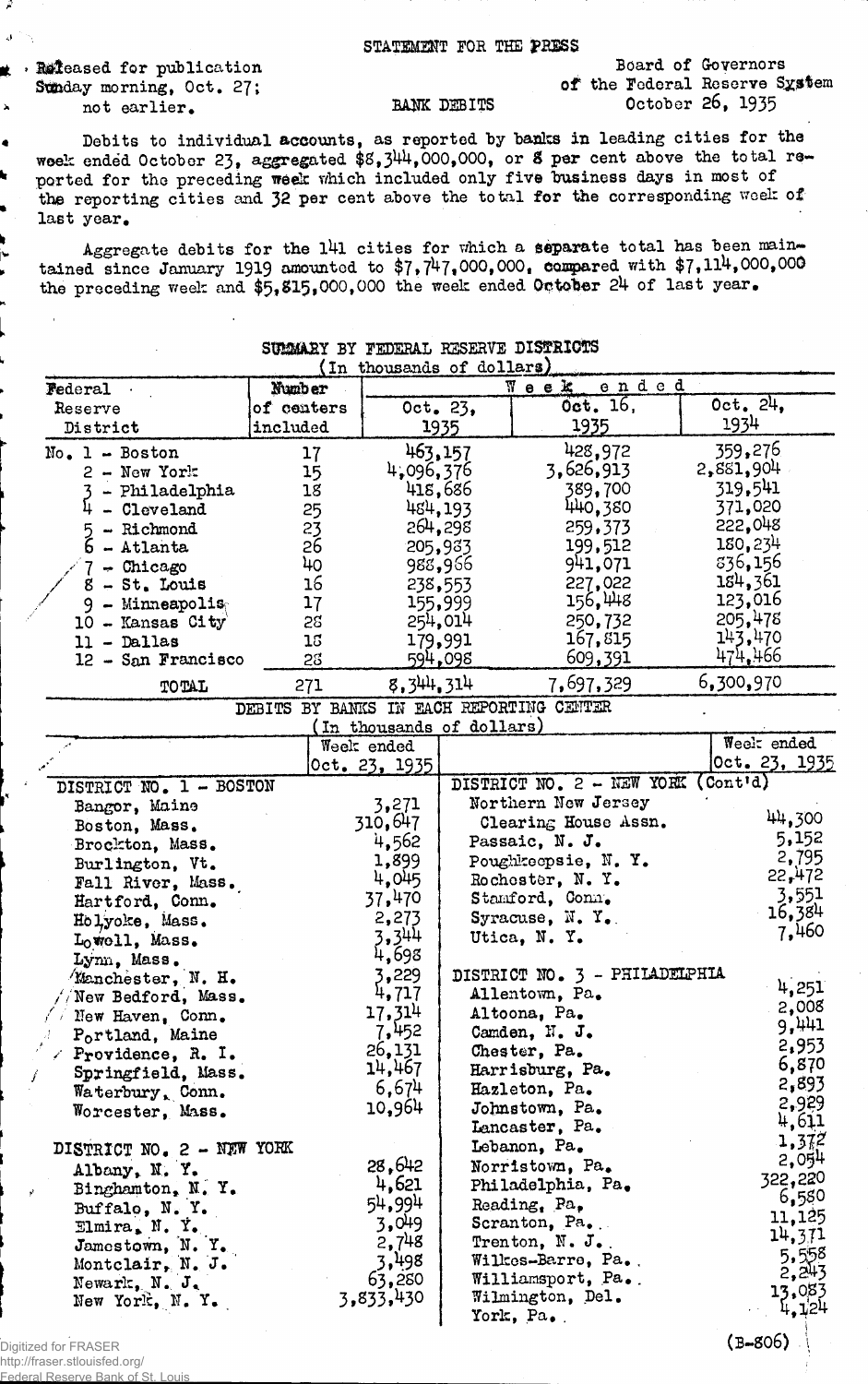DEBITS BY BA3K3 *W* EACH REPORTING CENTER

 $\lambda$ 

 $\mathcal{H}_\lambda$ 

 $\ddot{\phantom{a}}$ 

|                            | Week ended    | (In thousands of dollars)         | $B = 806a$<br>Week ended |
|----------------------------|---------------|-----------------------------------|--------------------------|
|                            | 0ct.23.2935   |                                   | Oct. 23, 1935            |
| DISTRICT NO. 4 - CLEVELAND |               | DISTRICT NO. 6 - ATIANTA (Centid) |                          |
| Akron, Ohio                | 12,934        | Elberton, Ga.                     | .299                     |
| Butler, Pa.                | 2,235         | Hattiesburg, Miss.                | 956                      |
| Canton, Ohio               | 7,702         | Jackson, Miss.                    | 8,254                    |
|                            | 67,280        |                                   | 13,100                   |
| Cincinnati, Ohio           | 108,244       | Jacksonville, Fla.                | 5,217                    |
| Cleveland, Ohio            |               | Knoxville, Tenn.                  |                          |
| Columbus, Ohio             | 36,338        | Macon, Ga.                        | 3,734                    |
| Dayton, Ohio               | 11,307        | Meridian, Miss.                   | 2,092                    |
| Erie, Pa.                  | 5,140         | Miami, Fla.                       | 5,552                    |
| Franklin, Pa.              | 810           | Mobile, Ala.                      | 6,809                    |
| Greensburg, Pa.            | 1,485         | Montgomery, Ala.                  | 5,494                    |
| Hamilton, Ohio             | 2,093         | Nashville, Tenn.                  | 16,795                   |
| Homestead, Pa.             | 504           | Newnan, Ga.                       | 527                      |
| Lexington, Ky.             | 3,510         | New Orleans, La.                  | 50,375                   |
| Lima. Ohio                 | 2,532         | Pensacola, Fla.                   | 1,673                    |
| Lorain, Ohio               | 816           | Savannah, Ga.                     | 6,748                    |
| Middletown, Ohio           | 2,120         | Tampa, Fla.                       | 5.749                    |
| Oil City, Pa.              | 2,700         | Valdosta, Ga.                     | 774                      |
| Pittsburgh, Pa.            | 167,841       | Vicksburg, Miss.                  | 2,191                    |
|                            |               |                                   |                          |
| Springfield, Chio          | 3,337         | DISTRICT NO. 7 - CHICAGO          |                          |
| Steubenville, Ohio         | 1,551         |                                   | 627                      |
| Toledo, Ohio               | 23,823        | Adrian, Mich.                     |                          |
| Warren, Ohio               | 1,450         | Aurora, Ill.                      | 1,971                    |
| Wheeling, W. Va.           | 7,771         | Battle Creek, Mich.               | 2,676                    |
| Youngstown, Ohio           | 8,927         | Bay City, Mich.                   | 2,052                    |
| Zanesville, Ohio           | 1,743         | Bloomington, Ill.                 | 2,595                    |
|                            |               | Cedar Rapids, Iowa                | 5,194                    |
| DISTRICT NO. 5 - RICHMOND  |               | Champaign-Urbana, Ill.            | 2,289                    |
| Asheville, M. O.           | 2,588         | Chicago, Ill.                     | 572,900                  |
| Baltimore, Md.             | 70,125        | Clinton, Iowa                     | 1,567                    |
|                            | 4,196         | Danville, Ill.                    | 1,999                    |
| Charleston, S. C.          | 10,420        | Davenport, Iowa                   | 4,597                    |
| Charleston, W. Va.         |               |                                   | 3,737                    |
| Charlotte, N. C.           | 14,612        | Decatur, Ill.                     | 20,381                   |
| Columbia, S. C.            | 4,597         | Des Moines, Iowa                  | 169,613                  |
| Cumberland, Md.            | 1,753         | Detroit, Mich.                    |                          |
| Danville, Va.              | 3,673         | Dubuque, Iowa                     | 1,786                    |
| Durham, N.C.               | 9,464         | $E1$ gin, $II1$ .                 | 1,518                    |
| Greensboro, N.C.           | 3,298         | Flint, Mich.                      | 7,682                    |
| Greenville, S. O.          | 4,096         | Fort Wayne, Ind.                  | 6,866                    |
| Hagerstown, Md.            | 1,789         | Gary, Ind.                        | 2,514                    |
| Huntington, W. Va.         | 3,081         | Grand Rapids, Mich.               | 10,442                   |
| Lynchburg, Va.             | 3,168         | Green Bay, Wis.                   | 2,948                    |
| Newport News, Va.          | 1,775         | Hammond, Ind.                     | 1,209                    |
| Norfolk, Va.               | 10,387        | Indianapolis, Ind.                | 36,377                   |
| Portsmouth, Va.            | 884           | Jackson, Mich.                    | 3,093                    |
| Raleigh, N.C.              | 6,344         | Kalamazoo, Mich.                  | 4,170                    |
|                            | 39,127        | Lansing, Mich.                    | 4,240                    |
| Richmond, Va.              | 4,827         | Manipowoc, Wis.                   | 1,469                    |
| Roanoke, Va.               | 2,039         |                                   | 2,000                    |
| Spartanburg, S. C.         | 51,926        | Mason City, Iowa                  | 55,254                   |
| Washington, D. C.          | 2,546         | Milwaukee, Wis.                   | 1,359                    |
| Wilmington, N. C.          |               | Moline, Ill.                      |                          |
| Winston-Salem, N. C.       | 9,622         | Mussatine, Iowa                   | 868                      |
|                            |               | Oshkosh, Wis.                     | 2,108                    |
| DISTRICT NO. 6 - ATLANTA   |               | Pepria, Ill.                      | 11,964                   |
| Albany, Ga,                | 847           | Rockford, Ill.                    | 4,396                    |
| Atlanta, Ga.               | 37,346        | Saginaw, Mich.                    | 4.504                    |
|                            | 4,485         | Sheboygan, Wis.                   | 2,623                    |
| Augusta, Ga.               | 14,975        | Sioux City, Iowa                  | 9,935                    |
| Birmingham, Ala.           | 436           | South Bend, Ind.                  | 6,707                    |
| Brunswick, Ga.             |               | Springfield, Ill.                 | 4,501                    |
| Chattanooga, Tenn.         | 8,227         |                                   | 4,274                    |
| Columbus, Ga.              | $\frac{2}{3}$ | Terre Haute, Ind.                 | 3,479                    |
| Dothan, Ala,               |               | Waterloo, Iowa                    |                          |

Digitized for FRASER

 $\lambda$ 

 $\overline{a}$ 

 $\label{eq:2} \hat{\sigma} = \hat{\sigma} \hat{\sigma} \hat{\sigma} \hat{\sigma} \hat{\sigma} = - \hat{\sigma} \hat{\sigma} \hat{\sigma} \hat{\sigma} \hat{\sigma} \hat{\sigma}$ 

 $\langle \cdot, \cdot \rangle$  $\ddot{\phantom{a}}$ 

 $\ddot{\phantom{a}}$ 

http://fraser.stlouisfed.org/ Federal Reserve Bank of St. Louis